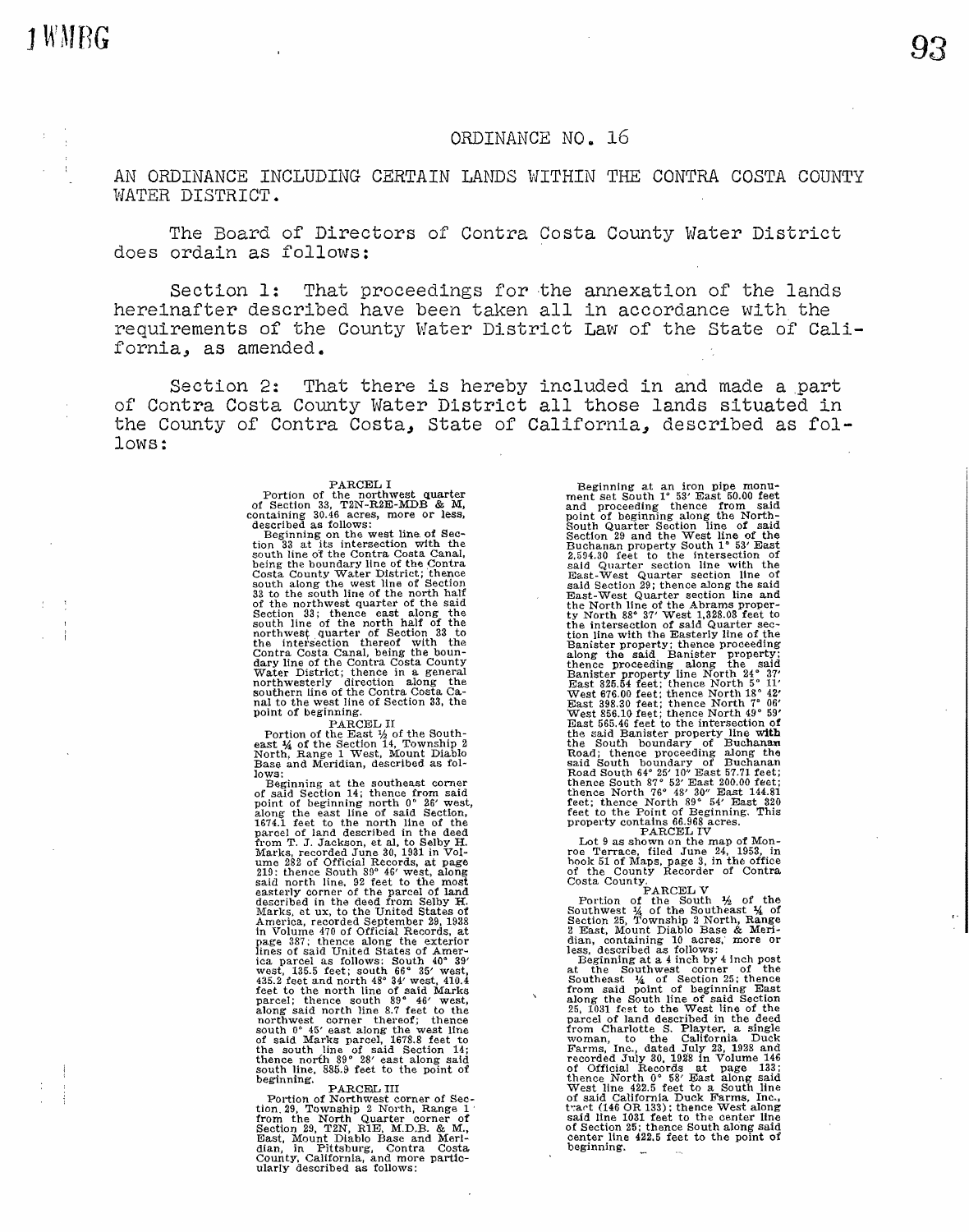$94$  Parcel VI Portion of Lot No. 24, Larkey Ranch Subdivision No. 2, filed March 28, 1910 in Book 2 of maps at Page 49. in the office of the County Recorder ·of Contra Costa County: Beginning in the center line of First Avenue at the mostwesterly<br>corner of the 0.69 of an acre parcel<br>Riand described in the deed from<br>Russell R. Hauth, et ux, to Henry V.<br>Arends, dated April 6, 1948 and re-<br>corded April 30, 1948 in Volume 1197<br>of Offici thence from said point of beginning north 39° 37′, east along said center<br>tine, 10.89 reet to the southwest line<br>of the parcel of land described in the<br>deed from Oscar G. Larson to the<br>United States A. Carlo A. Carlo United States A. Carlo United States A.<br> 75.0 feet; thence leaving said east line, south 89°-37' west parallel with the south line of said Arends parcel<br>(1197 or 398), 105 feet to the west<br>line thereof; thence along said west<br>line, north 0°-23' west, 75.0 feet; thence continuing along said west<br>line, north  $0^{\circ}$ -23' west, 50.0 feet;

thence continuing along said west<br>thence continuing along said west<br>ine north  $23$  vest, 191.21 feet and<br>north  $23$  vest, 191.21 feet to the<br>point of beginning;<br>Farg. 16.92 feet to the<br>Nouthwest  $\frac{1}{4}$  of Section 36, T

Portion of the South  $\frac{1}{2}$  of the Nurtheast  $\frac{1}{2}$  of the MDDB & M described as follows:<br>MDDB & M described as follows:<br>Beginning on the east line of the said<br>Section 36, at a point 30 rods (495<br>feet) north of the in the deed to John A. Frediani, et<br>tux, recorded June 18, 1945, in Volume<br>2017 of Official Records, page 298, Re-<br>corders Office of Contra Costa Coun-<br>ty, California, also being a point on<br>the boundary line of the Contra

PARCEL IX<br>Portion of the Northwest 4 of the Southeast ¼ of section 25, 'I'own-<br>hip 2 North, Range 2 East, Mount<br>Diablo Base and Meridian, contain-<br>ing 20 acres, more or less, described<br>as follows: Beginning at the northwest corner said Southeast  $\frac{1}{4}$ ; thence from said Southeast  $\frac{1}{4}$ , 1820 feet; thence south 660 feet; thence west 1320 feet to the west line of said Southeast ¼; thence north along said<br>west line, 660 feet to the point of

beginning.<br>
Portion of the Northeast 1/4 of the<br>
Southeast 1/4 of Section 25, Town-<br>
ship 2 North, Range 2 East, Mount Diablo Base and Meridian, containing 10 acres, more or less, described as follows;

Beginning on the north line of said<br>Southeast  $\frac{M_0}{M_0}$  distant thereon east<br>1320 feet from the northwest corner<br>thereof; thence from said point of<br>beginning east along said north line,<br>330 feet; thence south 1320 feet

Beginning at the northeast corner<br>of said Southeast  $\frac{M_3}{4}$ ; thence from<br>said point of beginning west along<br>the north line of said Southeast  $\frac{M_3}{4}$ <br>1320 feet; thence south 1320 feet;<br>thence east 987.5 feet to the

1924, in Volume 485 of Deeds, at page<br>283, in the Recorder's Office of Con-<br>283, in the Recorder's Office of Con-<br>tra Costa County, California, being a<br>point on the boundary line of the<br>contra Costa Caunty, California, be

most western corner of the said Lot 55; thence South  $44^{\circ}$  30' East 1114.74 feet and south 4° 30' East 224.40 feet and south 4° 30' East 224.40 feet<br>to the most southerly corner of Lot 155; thence North 45° 30' East 2626.86<br>Lot 35; thence North 45° 30' East 2626.86<br>feet along the western line of A lines of Pine Hollow Road to the most eastern corner of the 1.44 acre<br>parcel of land described in the deed<br>of the Great Western Power Com-<br>pany, recorded in Volume 131 of<br>Deeds, page 292; thence South 24° 25'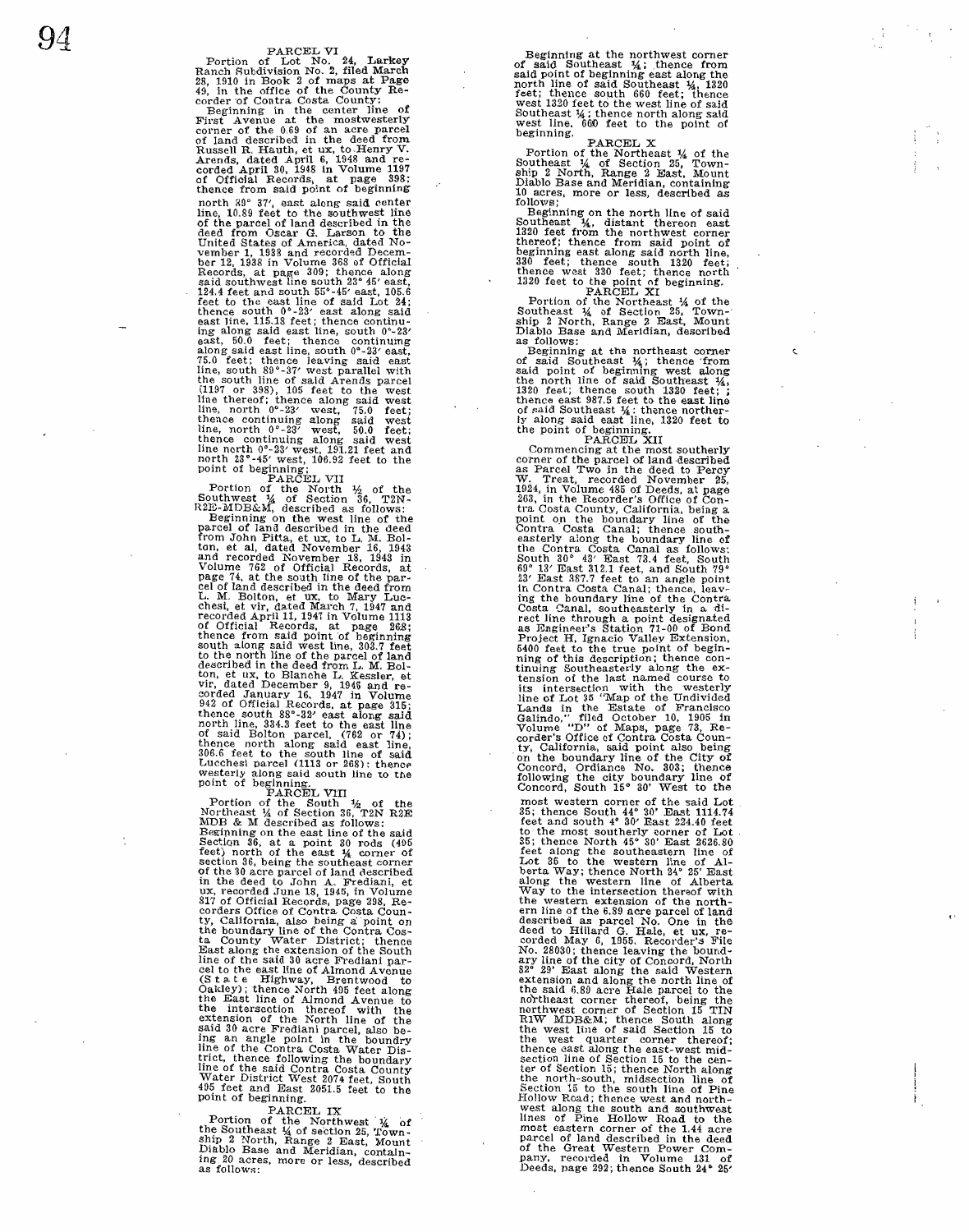West 220 feet to the most Southerly<br>corner thereof, being the most east-<br>ern-corner of the 1.46 acre parcel of<br>each described in the deed to the<br>Great Geodical theorem Fower Company, re-<br>Created February 9, 1911, in Volum cel of land described in the deed to<br>Harold W. Smith, et ux, recorded refusared W. Smith, et ux, recorder<br>File No. 27,-<br>910; thence North 40° 17″ West 136.92<br>feet to the most western corner of<br>the 1.00 acre Smith parcel; t erly at right angles from the course<br>designated as bearing southeasterly<br>through Engineer's Station 71-00 of<br>the said Ignacio Valley Extension;<br>thence Northwesterly, parallel to and<br>100 feet northerly at right angles<br>from line of the Contra Costa County<br>Water District; thence southerly along the Contra Costa County Wat- er District 100 feet to the point of beginning.

# **PARCEL XIII**  -

Beginning on the boundary line of<br>the Contra Costa County Water Dis-<br>trict. at the most northerly corner<br>of the private road, 20 feet in width,<br>as described in the deed to Thomas.<br>S. Pillsbury, et ux, recorded Septem-<br>ber of. 78.54 feet: thence South  $27^\circ$  east tangent to said curve 156 feet; thence southerly tangent to the last course, along the arc of a curve to the right with a radius of 160 feet, an arc distaince of 121.85 feet; thence South 19° 32' 30" west tangent to said neare of the 23 acre parcel of land de-<br>curve 130 feet to the northwest cor-<br>near of the 23 acre parcel of land de-<br>scribed in the deed to William M.<br>Ki OR 472); thence running along the eastern and southern line of the said 1.23 acre Pillsbury parcel South 1°<br> $29'$  west 131.56 feet; South 27° 41' west 61.69 feet, and South 70° 15' west 124.28 feet to the southwest corner thereof, being a point on the boundary line of the Contra Costa<br>Coundary line of the Contra Costa<br>Coundary line of the Contra Costa<br>County Water District; thence north-<br>erly and eas

k

## **PARCEL XIV**

't.

A portion of the northwest  $\frac{1}{4}$  of<br>the northeast  $\frac{1}{4}$  of the northeast  $\frac{1}{4}$  of Section 25,<br>Township 2 North, Range 2 East,<br>Mount Diablo Base and Meridian,<br>described as follows:<br>Beginning at the intersection tion. dated August 31, 1898, record-<br>ed September 3. 1898 in Book 79 of<br>Deeds, Page 279: thence from said<br>point of beginning North 67° 03' West<br>along said Northeastern line, a dis-<br> $21' 20''$  East, 305.49 feet: thence nort said northwestern line 623.58 feet to the point of beginning, containing 3.638 acres more or less.

> $\phi = \frac{1}{2} \sqrt{\frac{1}{2} \left( \frac{1}{2} \right)^2}$  .  $\sigma_{\rm{max}}$